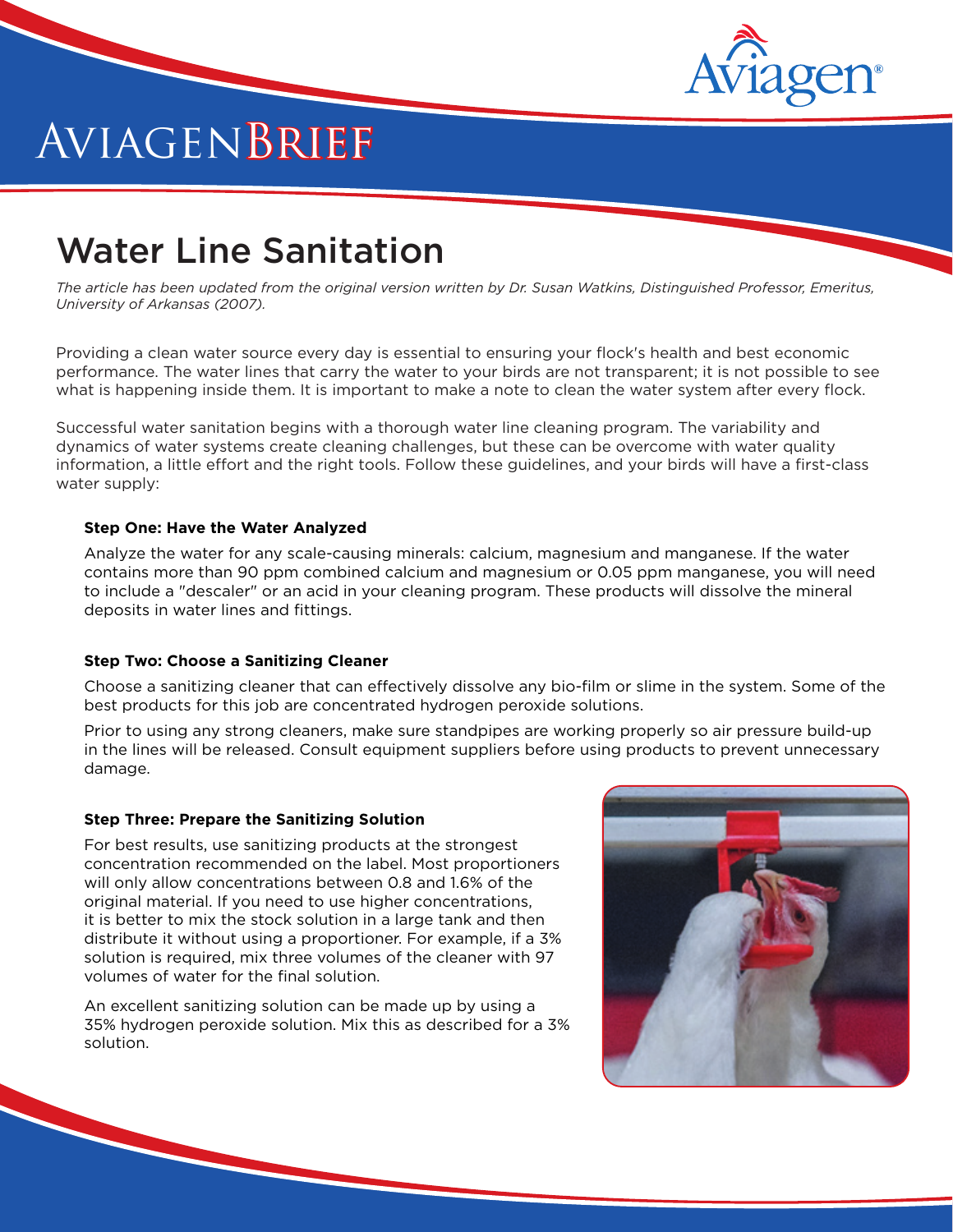#### **Step Four: Clean the Lines**

It takes 8-10 US gallons (30-38 liters) of water to fill and clean 100 feet (30 m) of 3/4 inch (20 mm) water line. If the building is 500 feet (150 m) long and has two water lines, you should make up a minimum of 100 gallons of sanitizing solution. Water lines should be designed so that they can be opened to drain completely when the cleaning is complete.

#### *Follow these steps to clean the water lines:*

- 1. Open water lines and drain completely.
- 2. Begin pumping the cleaner/sanitizer through the water lines.
- 3. Watch the water as it leaves the drain line for signs of the product, such as foaming or suds.
- 4. Once water lines are filled with the cleaner, close the tap and leave the product in the lines for as long as the manufacturer recommends (over 24 hours if possible).
- 5. Flush cleaner from the water lines after the holding period. Water used to flush the lines should contain the level of sanitizer normally used in the drinking water for the birds.

In the absence of a standard water sanitation program, add 4 oz (113 g) of 5% bleach per gallon (1 liter) of stock solution and proportion this stock solution at a rate of 1 per gallon (7.5 g per liter) of water. This will provide 3-5 ppm of chlorine in the rinse water.

- 6. After cleaning, sanitizing and flushing the system, the water supply should be fresh and chlorinated (3-5 ppm in the drinker furthest from the source). If using an Oxidation Reduction Potential (ORP) meter, the reading should be a minimum of 650.
- 7. Lines that take water from a water well to the poultry buildings should also be cleaned and sanitized between flocks. It is best not to flush these outside water lines through the water lines inside the buildings. Connect a water hose to the medicator tap to drain the outside lines.

#### **Step Five: Remove Mineral Build-up**

After lines are cleaned, descaler or acid products can be used to remove the mineral build-up. Use products according to the manufacturer's recommendation. One product that can be used for this is citric acid.

- 1. Make a stock solution by mixing 1-2 packs of citric acid (1 pack contains approximately 15 ounces in one gallon of water [210 g in 23.8 liters]). Proportion this stock solution at 1 ounce per gallon or 7.5 grams per liter (0.8% or 1:128). Fill water lines and let stand for 24 hours. It is critical that the water pH is below 5 for optimum scale removal.
- 2. Empty the water lines. Mix a stock solution containing 8-12 oz of 5% bleach per gallon or 60-90 grams per liter. Then refill the lines with clean water containing this stock solution proportioned at 1 ounce per gallon or 7.5 grams per liter (0.8% or 1:128). Leave in the water lines for 4 hours. This concentration of chlorine will kill any residual bacteria and further remove bio-film residue.
- 3. Perform a final flush of the water lines. Use water with a normal drinking water level of sanitizer (normal level of sanitizer equates to 4 ounces of 5% bleach per gallon or 30 grams of 5% bleach per liter of stock solution, proportion this stock solution at 1 ounce per gallon or 7.5 grams per liter). Continue flushing until the water in the lines contains no more than 5 ppm of chlorine when tested.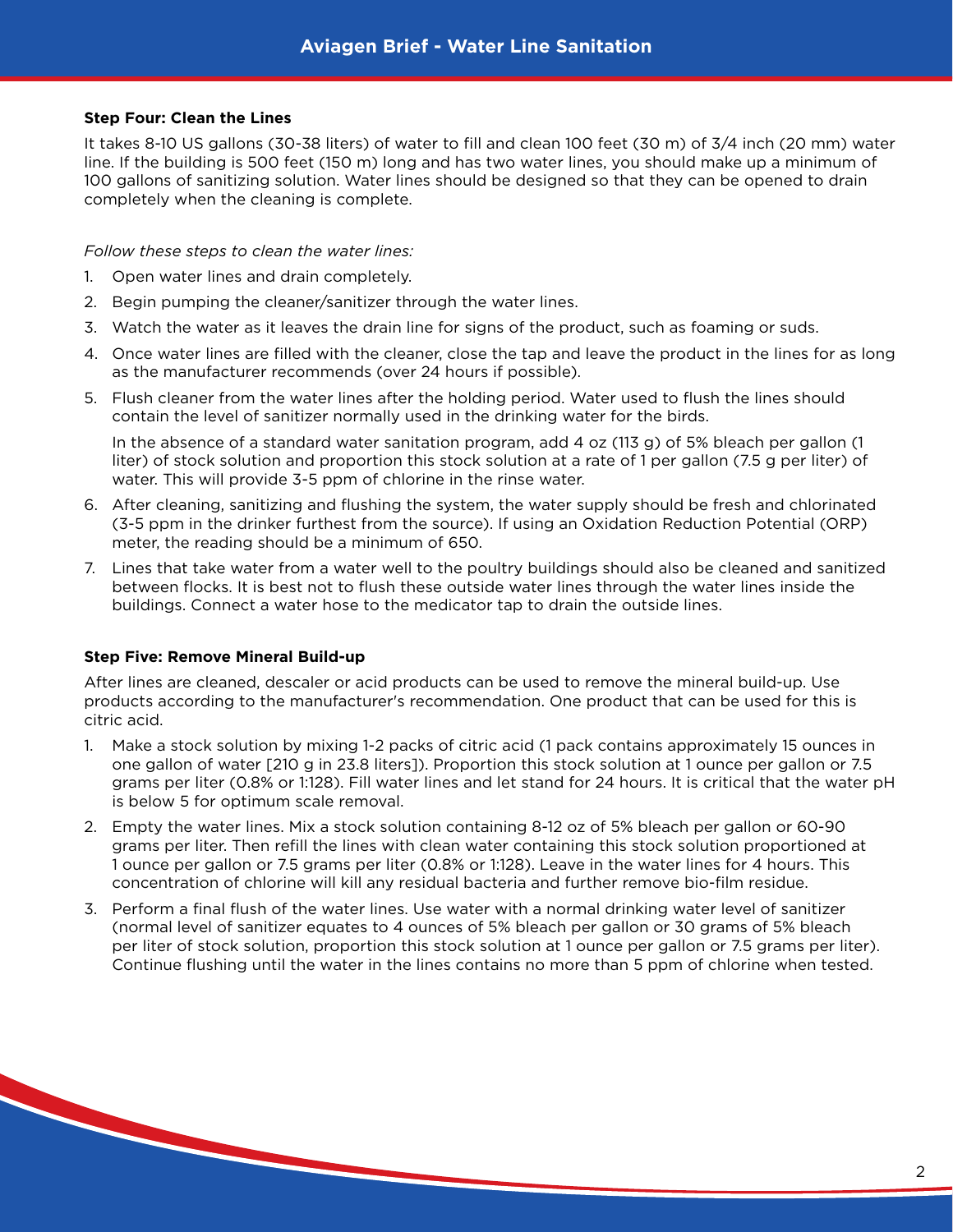### **Step Six: Keep the System Clean**

- 1. Once the system has been sanitized, it is important to keep it clean. Develop a good daily water sanitation program for your birds. The ideal water line sanitation program should include injecting both a sanitizer and an acid. It is important to note that this procedure requires two proportioners or injectors since acids and bleach should never be mixed in the same stock solution.
- 2. If only one proportioner or injector is available, then inject bleach (concentration of 5%) at a rate of 4 to 6 oz per gallon (40 grams per liter) stock solution; proportion at 1 ounce of stock solution per gallon (7.5 grams per liter) of drinking water.
- 3. The objective is to provide a clean source of drinking water with a continuous level of chlorine at 3-5 ppm at the end of the building furthest from the proportioner.

Total viable bacterial count (TVC) is a good quality assurance test. The table below shows the standard operating levels of TVCs and specific pathogens.

| Limits per ml of water<br>in main water supply | Good      | Acceptable | <b>Unacceptable</b> |
|------------------------------------------------|-----------|------------|---------------------|
| TVC.                                           | $0 - 100$ | 100-300    | >301                |
| E. Coli                                        |           |            |                     |
| <b>Pseudomonas</b>                             |           |            |                     |

## **Other Sanitizers**

Ozone  $(O_3)$  is a very effective bactericide, virucide and chemical oxidant. Ozone will react with iron and manganese, making both more easily removable by filtration. It also works independent of pH, and it can inactivate chlorine if they are used simultaneously. However, ozone is a point of contact sanitizer that dissipates rapidly, providing no sanitizing residual in the water system.

Chlorine dioxide is making its way onto the market as a poultry drinking water sanitizer, partly because the application of chlorine dioxide has been resolved by new chlorine dioxide generation methods. Compared to chlorine, chlorine dioxide is as effective as a bactericide, more effective as a virucide and superior in removing iron and manganese. It is not impacted by pH.